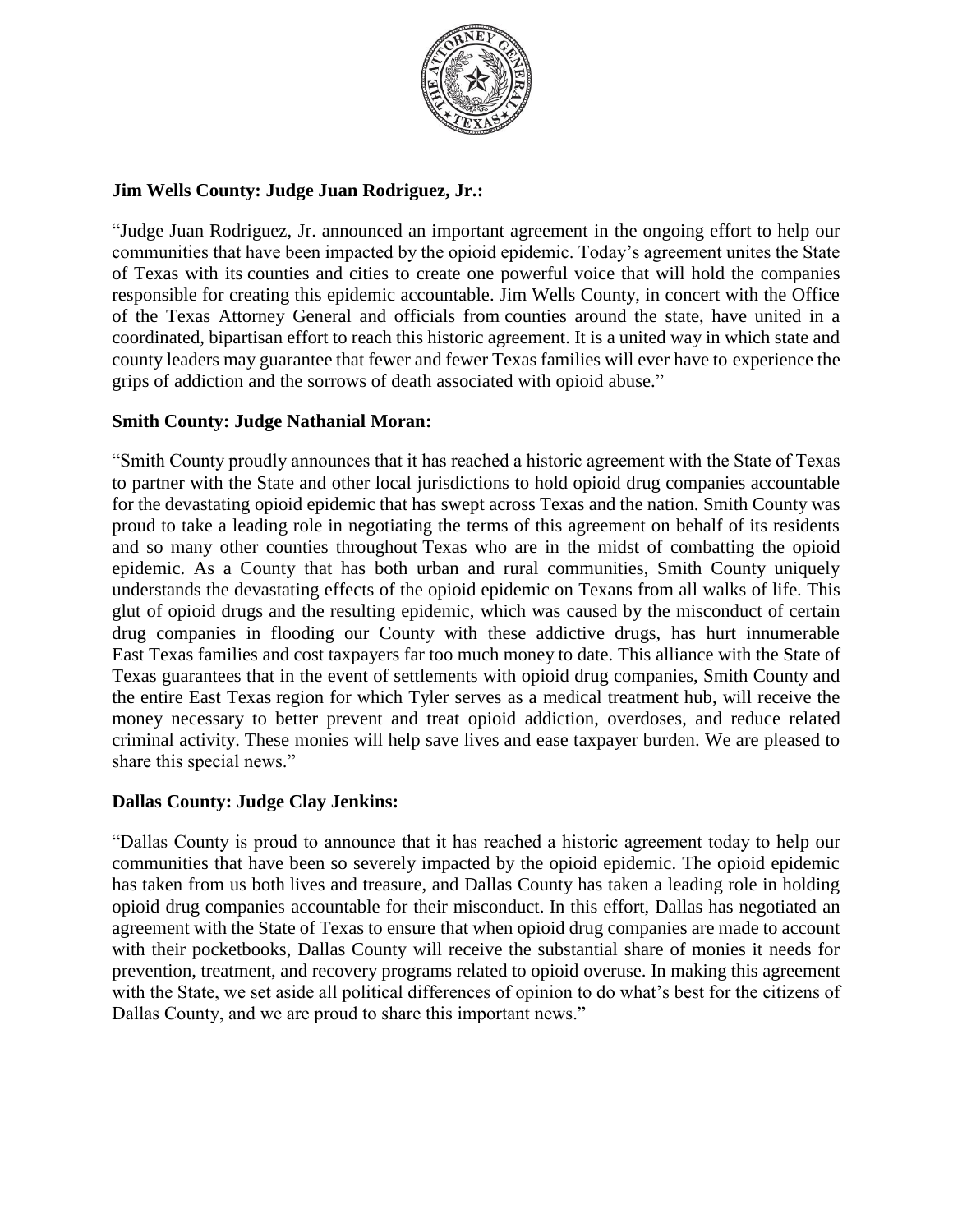

### **Harris County: County Attorney Vince Ryan:**

"I am pleased to announce today that efforts by Harris County and other counties around the state, along with the Texas Attorney General, have resulted in an agreement that I hope will ultimately end the scourge of Opioid addiction. Through the united collaboration by state and local governments, Harris County will be in line to receive a substantial portion of any settlement earmarked for treatment and recovery for our residents and their families who have been devastated by the Opioid epidemic. This was an extraordinary effort by local government officials and the Texas Attorney General to put aside political and partisan differences to reach this agreement that will benefit many residents of Harris County and Texas."

#### **Burleson County: County Judge Keith Schroeder:**

"Families around Texas—in large urban areas to small farming communities—have been ravaged by this opioid epidemic. This agreement is a united way in which state and county leaders may guarantee that fewer and fewer Texas families will ever have to experience the grips of addiction and the sorrows of death associated with opioids abuse. Today's agreement unites the State of Texas with its urban and rural counties and cities to create one powerful voice that will hold the companies responsible for creating this opioid epidemic accountable."

#### **Johnson County: County Judge Roger Harmon:**

"Johnson County, along with many other cities and counties, and the State of Texas, have been pursuing litigation arising out of the Opioid Crisis. I have been made aware of a possible framework involving the division proceeds between the State of Texas and local government entities for the settlement of portions in this litigation. I support the framework as I understand it; although any action will require Commissioners Court approval after consideration of the framework agreement. I believe the Commissioners Court of Johnson County will also support the framework for division of proceeds and settlement. I will seek to ensure that funds from any settlement are utilized to educate and rehabilitate those affected by the opioid crises and to compensate for expenses incurred as a result of opioid abuse. I believe this framework and a resultant settlement will benefit those who suffered directly from the opioid crisis in particular and the people of Johnson County in general."

#### **Hidalgo County: Judge Richard Cortez:**

"As Hidalgo County Judge, I am proud to announce today's agreement whereby both Democratic and Republican leaders across the state have worked together for the good of Texas. Together we have achieved an agreement to remediate the opioids epidemic in this state. Today, Texas is neither a red state, nor a blue state. It is a smart state."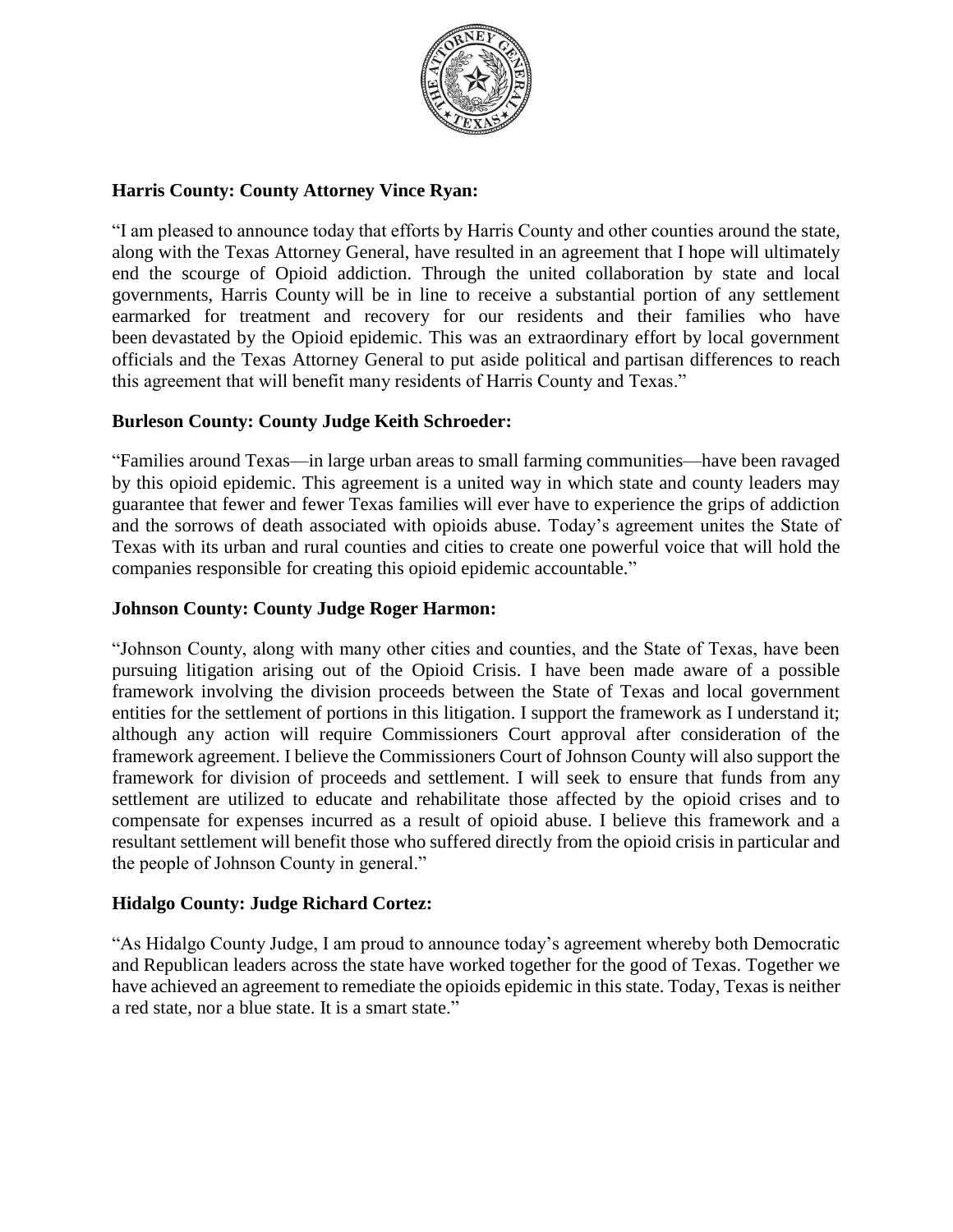

# **Leon County: District Attorney Hope Knight:**

"The agreement ensures that the vast majority of the dollars from settlements against opioid manufacturers, distributors, and pharmacies will treat addiction and help Texans from all walks of life in every part of our great state, including Leon County. We are pleased to have helped reach an agreement that will ensure money that comes to Texas is spent in Texas to relieve the opioid impacts across our State, especially in our most rural areas where we have been hit so hard by this epidemic."

# **Kaufman County: County Judge Hal Richards:**

"Many citizens of Kaufman County, along with other communities in Texas, have suffered the negative effects from the overuse of opioid drugs. As such, Kaufman County has negotiated an agreement with the State of Texas to hold the offendin[g](https://www.google.com/maps/search/100+W.+Mulberry+%0D%0A+Kaufman,+Texas+75142?entry=gmail&source=g) opioid drug companies accountable. Kaufman County, joining with the State of Texas, has reached a settlement that will provide funding for the prevention, treatment and recovery programs related to opioid overuse. Kaufman County appreciates the Texas Attorney General for diligently working on behalf of Texas citizens to hold these drug companies accountable and bring restitution to Texans."

# **Ellis County: County Judge Todd Little:**

"It is with great pride for Ellis County to announce a historical agreement between State of Texas and Ellis County. This agreement is one of the final steps in the battle to defeat the opioid crisis. The ongoing opioid crisis has had a negative impact on families across Ellis County. Ellis County has supported the efforts by President Trump to fund critical public health and public safety initiatives, including prevention, treatment, and education, against the unlawful abuse of opioids. The Ellis County Commissioner's Court alongside the Ellis County and District Attorney's Office have taken proactive measures to reach this agreement. This settlement is a victory for all Texans and Ellis County residents."

# **Nueces County: Judge Barbara Canales:**

"As Nueces County Judge, I am thrilled to announce that county judges across the state have agreed with our Attorney General to promptly allocate a distribute opioid mitigation dollars secured by our lawsuit against the opioids distribution industry. Both Texas and Nueces County had a good day today, one that will help us put the opioids epidemic behind us. I am proud that Nueces County took a leading role in this most important endeavor. I am even happier that Nueces will have the opportunity to address the issues of opioid addiction which has ravaged our country but completely disproportionately impacted the citizens of Nueces with our overdose rate."